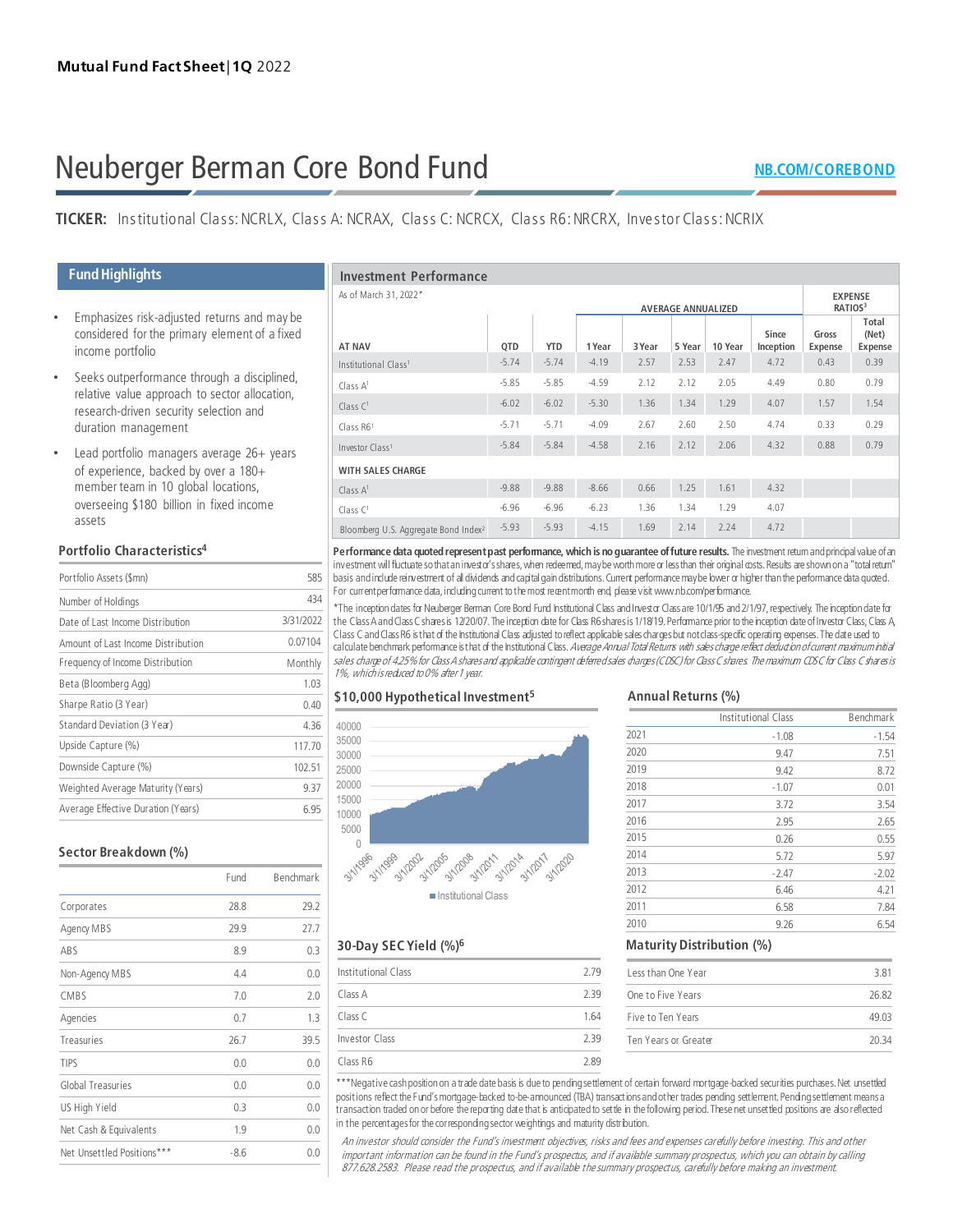#### **Morningstar Overall RatingTM**

### Institutional Class:  $\star \star \star \star \star$

(Out of 391 Intermediate core bond Funds) The Morningstar ratings for Neuberger Berman Core Bond Fund –Institutional Class for the 3-, 5- and 10-year periods ended March 31, 2022, was 5 stars (out of 391 intermediate core bond Funds), 5 stars (out of 391 intermediate core bond Funds) and 4 stars (out of 256 intermediate core bond Funds), respectively. Morningstar calculates a Morningstar rating based on a riskadjusted total return.

|                            | Fund  | Benchmark |
|----------------------------|-------|-----------|
| AAA / Gov't / Gov't Agency | 63.44 | 72.22     |
| AA                         | 3.26  | 2.85      |
| А                          | 9.85  | 11.01     |
| <b>BBB</b>                 | 20.29 | 13.57     |
| <b>BB</b> or Below         | 0.38  | 0.00      |
| Cash                       | 1.71  | 0.00      |
| Not Rated                  | 1.06  | 035       |

### **Credit Quality (%)<sup>7</sup> The Credit Quality (%)<sup>7</sup> The Credit Quality (%)<sup>7</sup>**

**THANOS BARDAS**

24 Years of Industry Experience

**DAVID M. BROWN, CFA** 31 Years of Industry Experience

#### **NATHAN KUSH**

21 Years of Industry Experience

**BRAD C. TANK** 41 Years of Industry Experience

For each retail mutual Fund with at least a three-year history, Morningstar calculates a Morningstar Rating based on a Morningstar Risk-Adjusted Retum measure that accounts for variation in a Fund's monthly performance (including the effects of sales charges, loads, and redemption fees), placing more emphasis on downward variations and rewarding consistent performance. The top 10% of Funds in each category receive five stars, the next 22.5% receive four stars, the next 35% receive tree stars, the next 22.5% receive two stars and the bottom 10% receive one star. (Each share class is counted as a fraction of one Fund within this scale and rated separately, which may cause slight variations in the distribution percentages.) The Overall Morningstar Rating for a retail mutual Fund is derived from a weighted average of the performance figures associated with its three-, five- and ten-year (if applicable) Morningstar Rating metrics. Ratings are ©2022 Morningstar, Inc. All Rights Reserved. The information contained herein: (1) is proprietary to Morningstar and/or its content providers; (2) may not be copied or distributed; and (3) is not warranted to be accurate, complete or timely. Neither Morningstar norits content providers are responsible for any damages or losses arising fromany use of this information.

Unless otherwise stated, information (including holdings and portfolio characteristics) is as of the quarter end indicated in the document title and is subject to changewithout notice.

Shares in the Fund may fluctuate, sometimes significantly, based on interest rates, market conditions, credit quality and other factors. In a rising interest rate environment, the value of an income Fund is likely to fall. The market's behavior is unpredictable and there can be no guarantee that the Fund will achieve its goal. The investment return and principal value of an investment will fluctuate so that an investor's shares, when redeemed, may be worth more or less than their original cost. The Fund's yield and share price will fluctuate in response to changes in interest rates. The value of an individual security or particular type of security can be more volatile than the market as a whole and can perform differently from the value of the market as a whole. Bonds are subject to the credit risk of the issuer. To the extent the Fund invests more heavily in particular sectors, its performance will be especially sensitive to developments that significantly affect those sectors.

The Fund's performance could be affected if borrowers pay back principal on certain debt securities, such as mortgage- or asset-backed securities, before or after the market anticipates, shortening or lengthening their duration and could magnify the effect of rate increases on the security's price. When-issued and forward-settling securities can have a leverage-like effect on the Fund, which may increase fluctuations in the Fund's share price and may cause the Fund to liquidate positions when it may not be advantageous to do so. Leverage amplifies changes in the Fund's net asset value. Derivatives can be highly complex, can create investment leverage and may be highly volatile, and the Fund could lose more than the amount it invests. Derivatives may be difficult to value and may at times be highly illiquid, and the Fund may not be able to close out or sell a derivative position at a particular time or at an anticipated price. The Fund's investments in derivatives create counterparty risk. The Fund may also invest in senior loans, which also may be rated below investment grade. No active trading market may exist for many loans, loans may be difficult to value and many are subject to restrictions on resale, which may result in extended trade settlement periods and may prevent the Fund from obtaining the full value of a loan when sold. An inability to sell a portfolio position can adversely affect the Fund's value or prevent the Fund from being able to take advantage of other investment opportunities. Unexpected episodes of illiquidity, including due to market factors, instrument or issuer-specific factors and/or unanticipated outflows, may limit the Fund's ability to pay redemption proceeds within the allowable time period. The Fund normally executes an above-average amount of trading and has a high portfolio turnover rate, which may increase the Fund's transaction costs and may adversely affect performance. The COVID-19 health pandemic has negatively affected and may continue to affect the economies of many nations, individual companies and the global securities and commodities markets. This has impacted andmay continue to impact the issuers of the securities held by the Fund.

1 The Fund's Investment Manager (the "Manager") currently caps certain Class A, Class C, Class R6, Investor Class, and Institutional Class expenses. Absent such arrangement, which is subject to change, the total returns would have been less. Prior to February 28, 2008, the Fund had a different goal, to maximize income without undue risk to principal and investment strategy which limited its ability to invest in derivatives and non-USD denominated securities and as such performance from June 13, 2005 to February 28, 2008 might have been different if the current policies had been in effect. The Fund is the successor to Ariel Premier Bond Fund ("Ariel Bond Fund"). The total return data for the Fund's Institutional Class prior to June 13, 2005 is that of the Ariel Fund Institutional Class from October 1, 1995 (inception date) and the total return data for the Fund's Investor Class is that of the Ariel Fund Institutional Class for the period October 1, 1995 through January 31, 1997 and the Ariel Fund Investor Class for the period February 1, 1997 through June 10, 2005. The investment policies, guidelines and restrictions of the Fund are in all material respects equivalent to Ariel Bond Fund. Ariel Bond Fund Institutional Class had lower expenses and typically higher returns than Ariel Bond Fund Investor Class. Returns would have been lower if the manager of Ariel Bond Fund had not waived certain of its fees during the periods shown. The Investor Class is closed to new investors.

<sup>2</sup> The Bloomberg U.S. Aggregate Bond Index is an unmanaged index that represents the U.S. domestic investment-grade bond market. It is comprised of the Bloomberg Government/Corporate Bond Index, Mortgage-Backed Securities Index, and Asset-Backed Securities Index, including securities that are of investment-grade quality or better, have at least one year to maturity, and have an outstanding par value of at least \$250 million. Please note that indices do not take into account any fees and expenses of investing in the individual securities that they track, and that individuals cannot invest directly in any index. Data about the performance of these indices are prepared or obtained by the Manager and reflect the reinvestment of income dividends and other distributions, if any. The Fund may invest in many securities not included in the above-described indices.

<sup>3</sup>Total (net) expense represents the total annual operating expenses that shareholders pay (after the effect of fee waivers and/or expense reimbursement). The Fund's investment manager has contractually undertaken to waive and/or reimburse certain fees and expenses of the Fund so that the total annual operating expenses are capped (excluding interest, taxes, brokerage commissions, acquired Fund fees and expenses, dividend and interest expenses relating to short sales, and extraordinary expenses, if any; consequently, total (net) expenses may exceed the contractual cap) through 10/31/2025 for Institutional Class at 0.38%, Investor Class at 0.78%, Class R6 at 0.28%, Class A at 0.78% and Class C at 1.53% (each of average net assets). Absent such arrangements, which cannot be changed without Board approval, the returns may have been lower. Information as of the most recent prospectus dated February 28, 2022, as amended and supplemented.